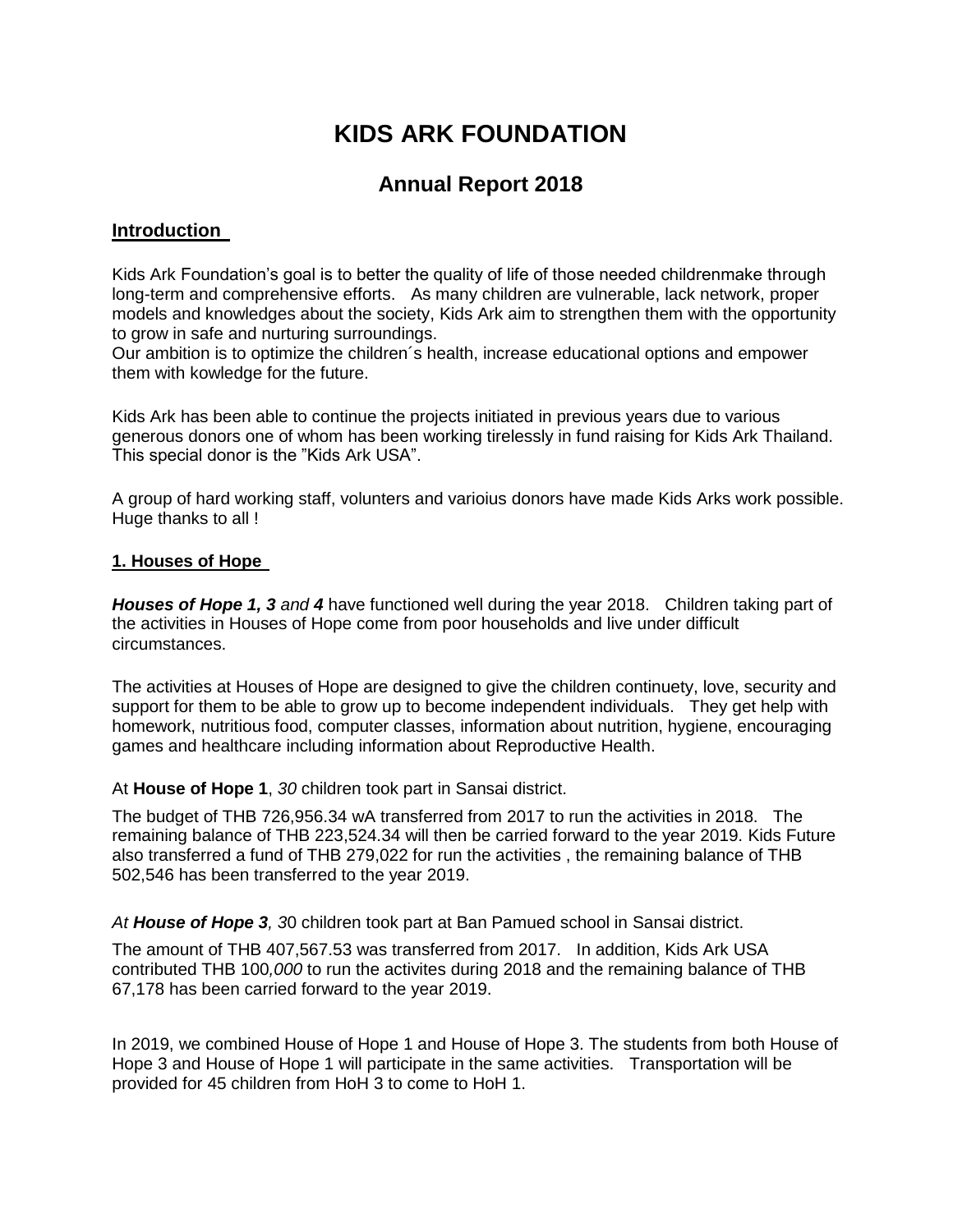*At House of Hope 4, 48* children took part at Ban Hauypoo school in Mae Ai district.

The fund of THB 547,841.66 was transferred from 2017 to run the activities in 2018. The balance of the fund of THB 103,762 will be carried forwarded to 2019.

A special thank you to Khun Tom's friends who generously donated THB 450,000 to fund House of Hope 4 in 2019.

**2. Day Care Center** in Ban Hauy Maung Nai village looked after 28 children with age between 3 to 11 years old. The amount of THB 169,306 was transferred from 2017 and Kids Ark Founation transfered to the project THB 400,000 to accommodate the activities in 2018.

The remaining fund of THB 167,014 will be transferred to 2019. In addition, Jochnick Founcation has transferred the amount of THB 405,535 to fund the Daycare center in 2019 and another SEK 55,000 for 2020.

As some of the children do not have Thai citizenships and their caretakers are not aware of Human Rights (Women and Child Rights) a collaboration with the project "*Development for needy families with focus on women in Muagnai Village"* funded by Philanthropy Connections Foundation is carried through.

#### **3. Development for families in need with focus on women in the village Huaymuagnai village**

September 2018 to August 2019 will be the third year of this project. The fund of THB 381,680 from The Philanthrophy Connections Foundation.

There were *34* women took part. The pojects provided the basic need , support on career development and income generation. Samples were:

- Water fillter
- Weaving praticing for new patterns
- Weaving praticing for order
- Study tour to take the women to see the other village to weaving and natural dyer

Two years ago the project focused on Human Rights particularly on women and children. By providing lesson on weaving, nutrition, hygiene and healthcare, the ourcome of the project was very satisfying. The children will now have opportunities to join vaccination programs which they never had before. Weaving skills have much improved and Design House Stockholm continues to order products from this project.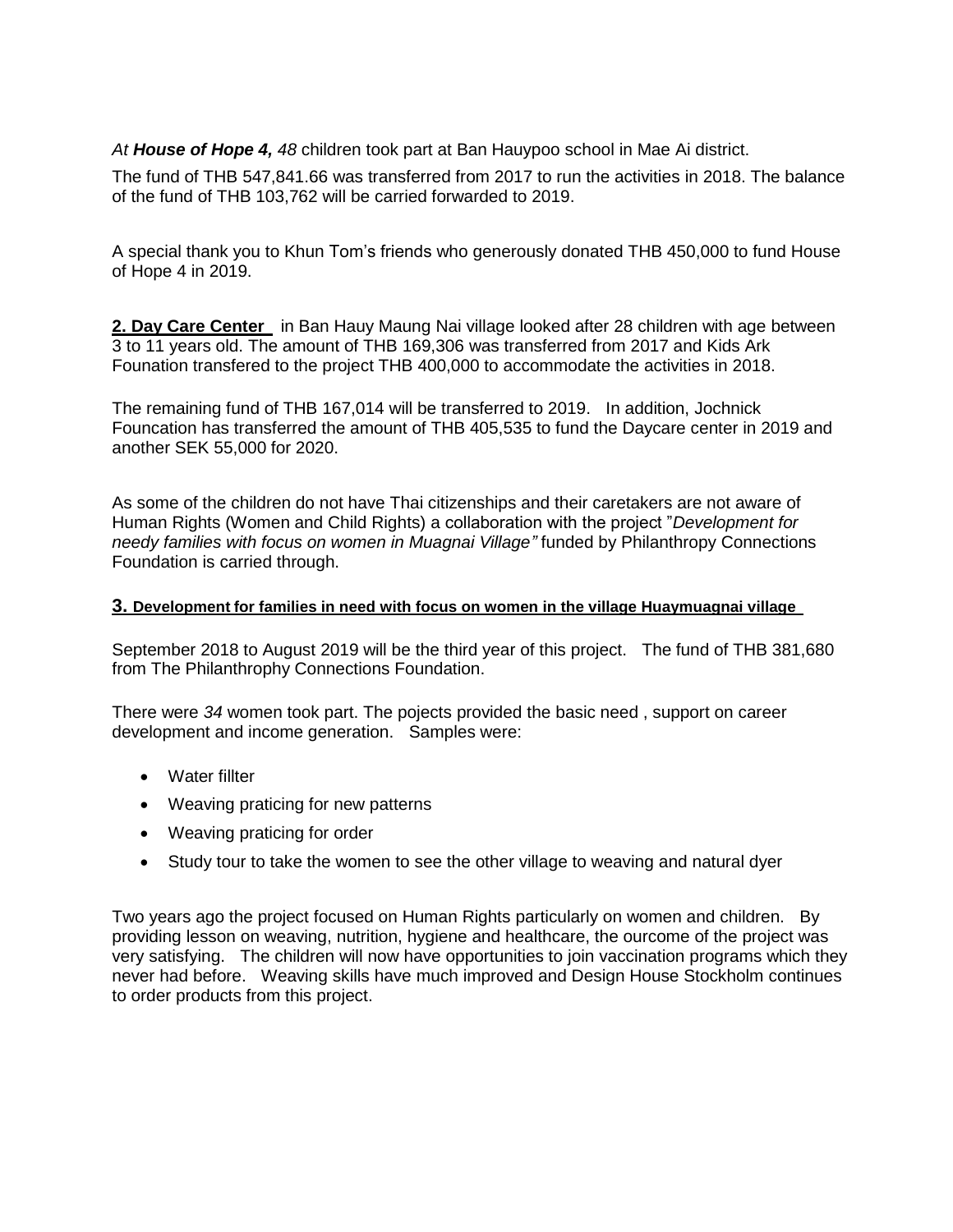## **4. Child Sponsorship Program**

Provided supports to 43 children: (Sponsor from Sweden 30 students , from USA 13 students)

- 18 students at elementary schools;
- 9 students in grade 7-9;
- 6 students in high schools;
- 3 students in vocational schools; and
- 7 students in universities

#### **5. Support for teacher's salary at Ban Hauypoo school**

Kids Ark USA suppored THB 84,000 for the salaray of one teacher at BanHauypoo school.

#### **6. Handicraft - Income Generating Activities**

Crafts are woven and sewn in different villages. Most of the women belong to the ethnic minority, Lahu. In 2018:

| The income from handicraft      | THB 528, 735.20 |
|---------------------------------|-----------------|
| Various expenses for handicraft | THB 435,426.50  |
| Net earning for Kids Ark        | THB 93,308.50   |

Ms Ulrika Peppler Barry runs a special project for income generating activities and continues to order the woven textiles from the Lahu women for her products.

## **7. Kids Ark USA**

The fund of THB 4,103,810 was transferred from 2017 to continue actitivities in 2018. The amount of THB 274,973 was spent on:

- Program expenses i.e. field work (food, lodging and petrol)
- Child supports
- Teacher salary
- Support for HoH3
- Administartion and support
- Ice cream for students at each projects

The balance of THB 3,764,598 will be transferred to 2019.